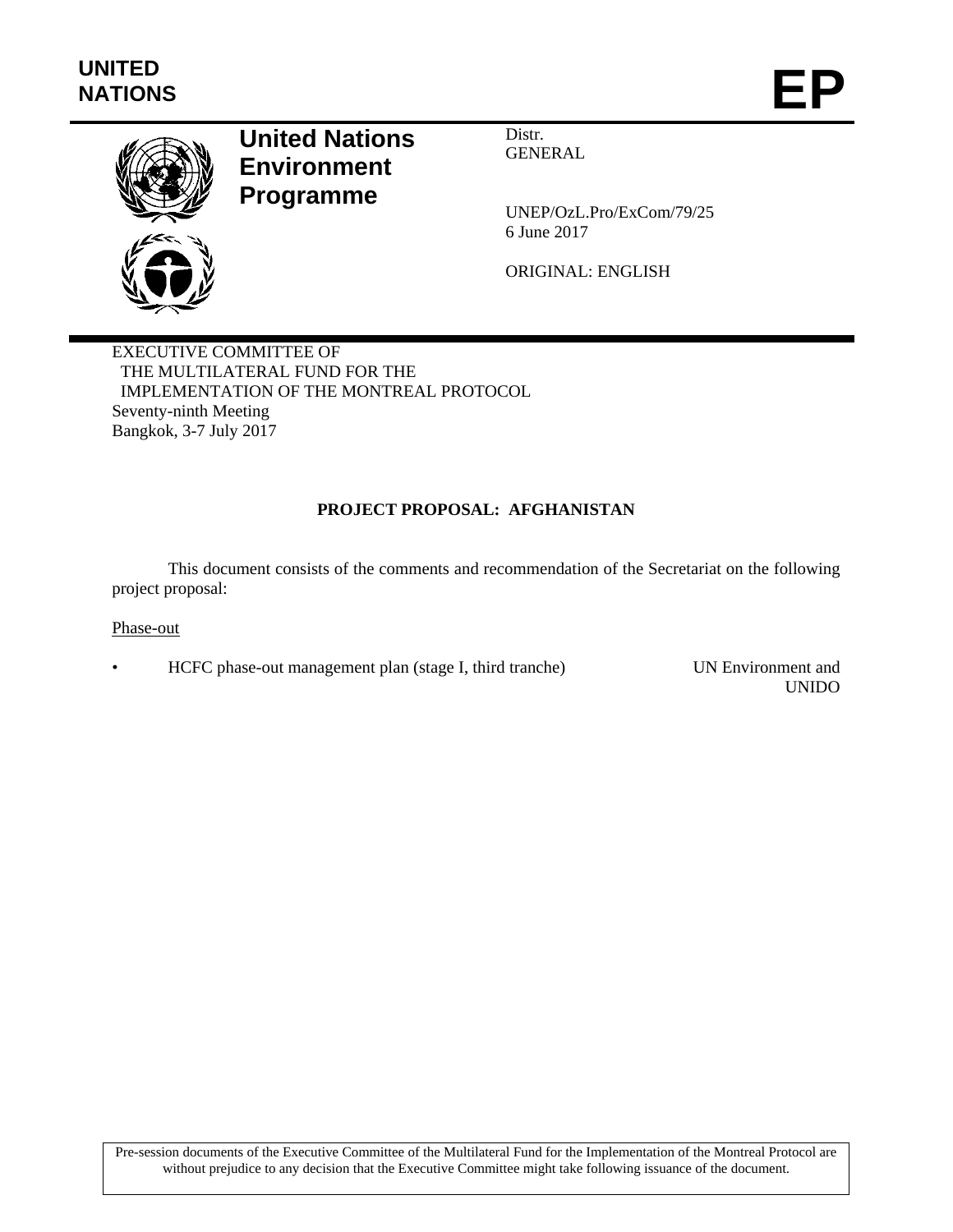## **PROJECT EVALUATION SHEET – MULTI-YEAR PROJECTS Afghanistan**

| <b>I</b> (I) PROJECT TITLE    | <b>AGENCY</b>                | <b>MEETING APPROVED</b> | <b>CONTROL MEASURE</b> |
|-------------------------------|------------------------------|-------------------------|------------------------|
| HCFC phase out plan (Stage I) | UNIDO, UN Environment (lead) | 63rd                    | 35% by 2020            |

**(II) LATEST ARTICLE 7 DATA (Annex C Group l)** Year: 2015 20.24 (ODP tonnes)

| (III) LATEST COUNTRY PROGRAMME SECTORAL DATA (ODP tonnes) |         |               |                  |               |       |         |                         |            | <b>Year: 2016</b>           |
|-----------------------------------------------------------|---------|---------------|------------------|---------------|-------|---------|-------------------------|------------|-----------------------------|
| Chemical                                                  | Aerosol | Foam          | Fire<br>fighting | Refrigeration |       | Solvent | <b>Process</b><br>agent | _ab<br>use | Total sector<br>consumption |
|                                                           |         | Manufacturing | Servicing        |               |       |         |                         |            |                             |
| HCFC-22                                                   |         |               |                  | 0.44          | 19.58 |         |                         |            | 20.02                       |

| (IV) CONSUMPTION DATA (ODP tonnes)                                                   |                                                      |            |       |  |  |  |  |  |  |  |  |
|--------------------------------------------------------------------------------------|------------------------------------------------------|------------|-------|--|--|--|--|--|--|--|--|
| 23.60<br>2009 - 2010 baseline:<br>Starting point for sustained aggregate reductions: |                                                      |            |       |  |  |  |  |  |  |  |  |
|                                                                                      | <b>CONSUMPTION ELIGIBLE FOR FUNDING (ODP tonnes)</b> |            |       |  |  |  |  |  |  |  |  |
| Already approved:                                                                    | 8.26                                                 | Remaining: | 15.34 |  |  |  |  |  |  |  |  |

| (V) BUSINESS PLAN | 2017                       | 2018    | 2019   | 2020 | <b>Total</b> |         |
|-------------------|----------------------------|---------|--------|------|--------------|---------|
| UN Environment    | ODS phase-out (ODP tonnes) | 1.47    |        |      | 0.5          | 1.97    |
|                   | Funding (US \$)            | 135,600 |        |      | 46.132       | 181,732 |
| <b>UNIDO</b>      | ODS phase-out (ODP tonnes) |         | 1.02   |      | 0.35         | 1.37    |
|                   | Funding (US \$)            |         | 90,470 |      | 30,821       | 121,291 |

|                   | (VI) PROJECT DATA                             |                  | 2011     | 2012     | 2013           | 2014           | 2015           | 2016           | 2017     | 2018           | 2019     | 2020           | <b>Total</b> |
|-------------------|-----------------------------------------------|------------------|----------|----------|----------------|----------------|----------------|----------------|----------|----------------|----------|----------------|--------------|
| limits            | Montreal Protocol consumption                 |                  | n/a      | n/a      | 23.60          | 23.60          | 21.24          | 21.24          | 21.24    | 21.24          | 21.24    | 15.34          | n/a          |
| (ODP tonnes)      | Maximum allowable consumption                 |                  | n/a      | n/a      | 23.60          | 23.60          | 21.24          | 21.24          | 21.24    | 21.24          | 21.24    | 15.34          | n/a          |
| Agreed<br>funding | <b>UN</b><br>Environment                      | Project<br>costs | 120,000  | $\Omega$ | $\overline{0}$ | 118,000        | $\Omega$       | $\overline{0}$ | 120,000  | $\overline{0}$ | $\Omega$ | 40,825         | 398,825      |
| $(US \$           |                                               | Support<br>costs | 15,600   | $\Omega$ | $\theta$       | 15,340         | $\Omega$       | $\Omega$       | 15,600   | $\Omega$       | $\Omega$ | 5,307          | 51,847       |
|                   | Germany                                       | Project<br>costs | 37,062   | $\Omega$ | $\Omega$       | $\Omega$       | $\Omega$       | $\overline{0}$ | $\Omega$ | $\Omega$       | $\Omega$ | $\overline{0}$ | 37,062       |
|                   |                                               | Support<br>costs | 4,818    | $\Omega$ | $\theta$       | $\Omega$       | $\Omega$       | $\theta$       | $\Omega$ | $\Omega$       | $\Omega$ | $\overline{0}$ | 4,818        |
|                   | <b>UNIDO</b>                                  | Project<br>costs | $\Omega$ | $\Omega$ | $\overline{0}$ | $\overline{0}$ | $\overline{0}$ | 131,938        | 83,000   | $\theta$       | $\Omega$ | 28,276         | 243,214      |
|                   |                                               | Support<br>costs | $\Omega$ | $\Omega$ | $\overline{0}$ | $\theta$       | $\overline{0}$ | 11,874         | 7,470    | $\Omega$       | $\Omega$ | 2,545          | 21,889       |
| $ExCom$ (US $\$ ) | Funds approved by                             | Project<br>costs | 157,062  | $\Omega$ | $\mathbf{0}$   | 118,000        | $\theta$       | 131,938        | $\Omega$ | $\Omega$       | $\Omega$ | $\overline{0}$ | 407,000      |
|                   |                                               | Support<br>costs | 20,418   | $\Omega$ | $\overline{0}$ | 15,340         | $\overline{0}$ | 11,874         | $\Omega$ | $\Omega$       | $\Omega$ | $\overline{0}$ | 47,632       |
|                   | Total funds requested<br>for approval at this | Project<br>costs |          |          |                |                |                |                | 203,000  |                |          |                | 203,000      |
| meeting (US \$)   |                                               | Support<br>costs |          |          |                |                |                |                | 23,070   |                |          |                | 23,070       |

**Secretariat's recommendation: For blanket approval**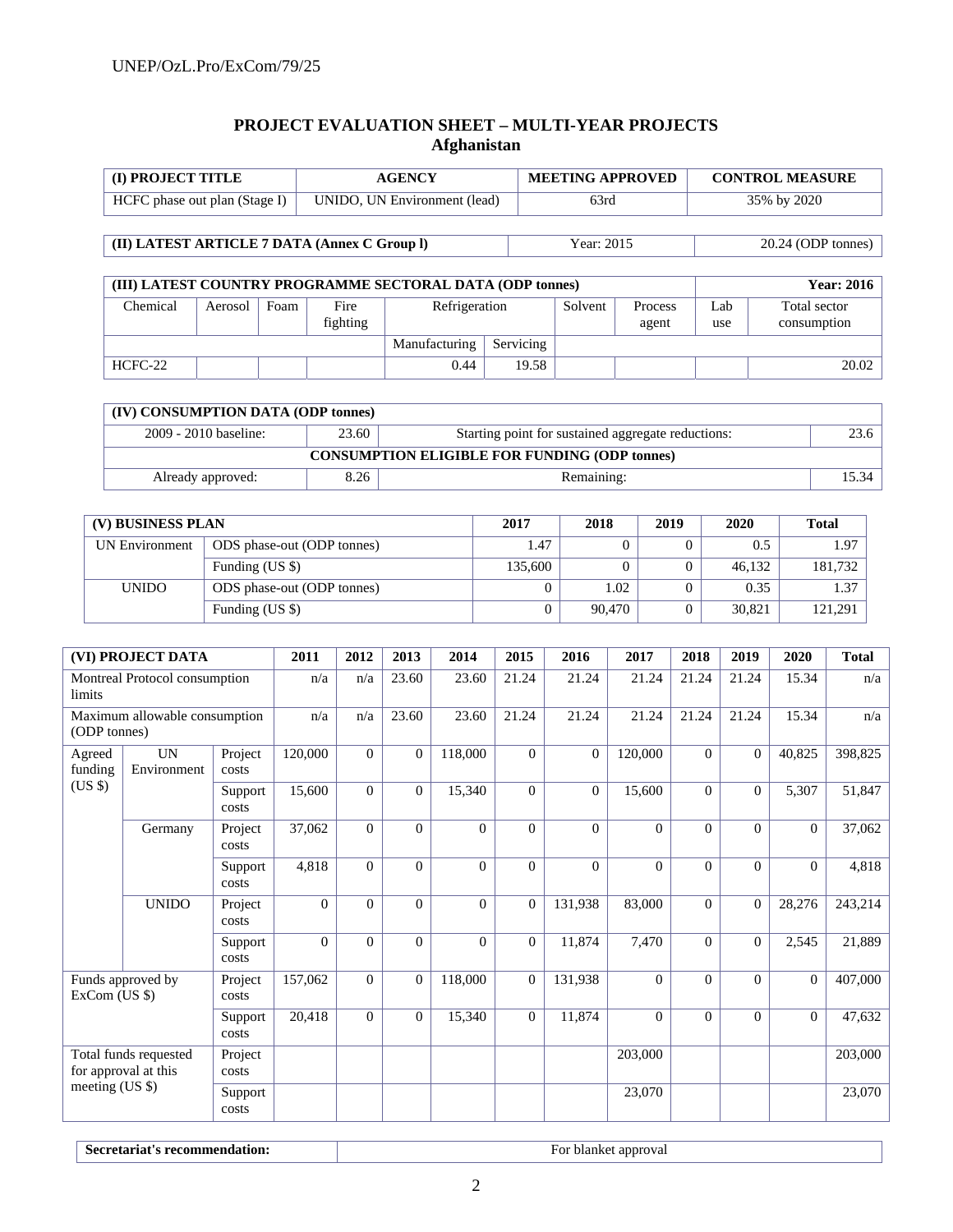## **PROJECT DESCRIPTION**

1. On behalf of the Government of Afghanistan, United Nations Environment Programme (UN Environment), as the lead implementing agency, has submitted to the  $79<sup>th</sup>$  meeting a request for funding for the third tranche of stage I of the HCFC phase-out management plan (HPMP), at a total cost of US \$226,070, consisting of US \$120,000, plus agency support costs of US \$15,600 for UN Environment, and US \$83,000, plus agency support costs of US  $$7,470$  for UNIDO.<sup>1</sup> The submission includes a progress report on the implementation of the second tranche, the verification report on HCFC consumption and the tranche implementation plan for 2017 to 2020.

2. At the 77<sup>th</sup> meeting, the Government of Afghanistan agreed to transfer to UNIDO all the phase-out activities included in stage I of the HPMP that had originally been intended for implementation by the Government of Germany. A balance of US \$131,938 remaining from the first and second tranches was transferred to UNIDO. The Executive Committee subsequently requested the Secretariat to revise the updated Agreement between the Government of Afghanistan and the Executive Committee when the request for the third tranche of the HPMP was submitted (decision 77/16(d)).

#### Report on HCFC consumption

#### *HCFC consumption*

3. The Government of Afghanistan reported a consumption of 20.24 ODP tonnes in 2015 and estimated a consumption of 20.02 ODP tonnes for 2016, which is 15 per cent below the HCFC baseline for compliance. The 2012-2016 HCFC consumption is shown in Table 1.

| ------------         |                    |       |        | -------- |         |                 |
|----------------------|--------------------|-------|--------|----------|---------|-----------------|
| <b>HCFC-22</b>       | 2012               | 2013  | 2014   | 2015     | $2016*$ | <b>Baseline</b> |
| <b>Metric tonnes</b> | 315,77<br>ے کے د⊾י | 321.8 | 372.00 | 368.00   | 364.00  | 429.10          |
| <b>ODP</b> tonnes    | 17.34              | 17.70 | 20.46  | 20.24    | 20.02   | 23.60           |
| .<br>.               |                    |       |        |          |         |                 |

**Table 1. HCFC consumption in Afghanistan (2012-2016 Article 7 data)** 

\*Country programme data submitted in May 2017.

4. The low levels of HCFC consumption reported for 2012 and 2013 was due to poor reporting. The increase in consumption in 2014 was due to improved data accuracy, as well as improvements on electricity supply and newly-constructed government buildings. Since 2014, as importers are aware of the HCFC phase-out and are importing more equipment containing alternative refrigerants, mainly HFC-404A, HFC-410 and R-600

#### *Verification report*

l

5. The verification report confirmed that the Government is implementing a licensing and quota system for HCFC imports and exports and that the annual consumption of HCFCs for 2014 (20.46 ODP tonnes), 2015 (20.24 ODP tonnes) and 2016 (20.02 ODP tonnes) was below the Montreal Protocol control targets and the maximum allowable limits set in the Agreement between the Government and the Executive Committee. The verification also reveals that gradual improvements in data collection as compared to 2013, and greater enforcement of ODS regulations, including improved importer registration, quota allocation and customs control on imports, have been observed; the amount of HCFCs imported through informal trade has been decreasing since 2014; and that the import of equipment containing alternative refrigerant gases has increased. The recommendations from the verifier, including more co-ordination with stakeholders, further capacity development of customs officers at entry points and in remote provinces, will be taken into consideration during the implementation of the next tranche.

<sup>1</sup> As per the letter of 8 May 2017 from the National Environmental Protection Agency of the Government of Afghanistan to UN Environment.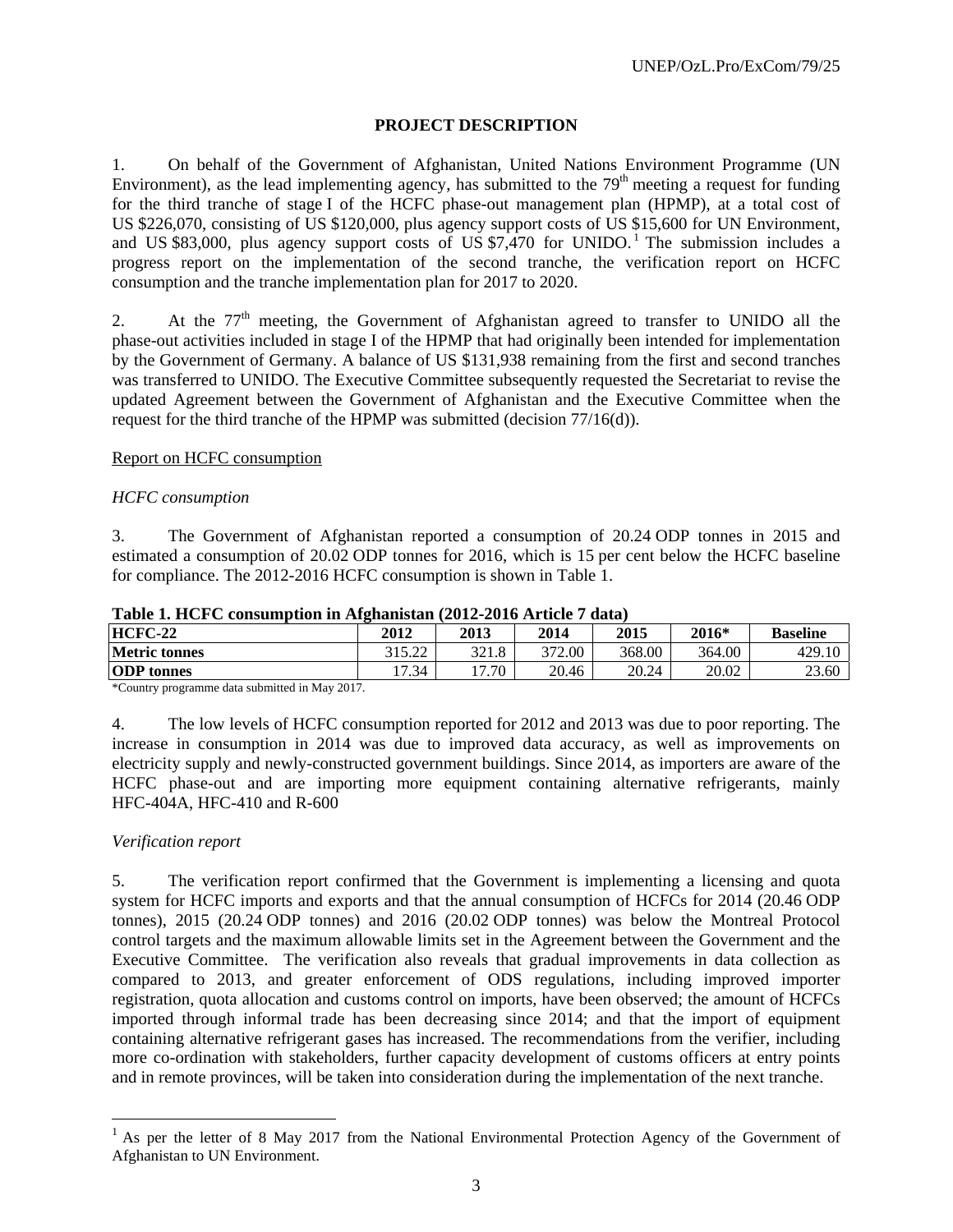## *Country programme (CP) implementation report*

6. The Government of Afghanistan reported HCFC sector consumption data under the 2014 and 2015 CP implementation report that is consistent with the data reported under Article 7.

## Progress report on the implementation of the second tranche of the HPMP

## *Legal framework*

7. The licensing and quota system is operational. A national HCFC Quota System Committee has been established to co-ordinate quota issuance. The national ozone unit (NOU) works closely with the Committee to enforce the licensing and quota system. During the second tranche, several activities were implemented to strengthen the licensing and quota system, including closer co-ordination with other ministries, training of customs officers and HCFC phase-out awareness-raising activities among the industry and Government officials in the provinces.

8. An amendment to the Ozone Regulation to introduce a ban on imports of HCFC-based equipment and simplify the procedure for issuing import permits originally planned for 2015, has been delayed to 1 January 2018. The proposal is being reviewed by the Ministry of Justice before it is submitted to the National Assembly for consideration.

9. The Government conducted regular awareness raising workshops for customs officers and is working towards integrating HCFC controls into the curriculum of Afghanistan National Customs and Tax Academy by the end of 2017.

## *Refrigeration servicing sector*

10. The following non-investment activities were implemented during the second tranche of the HPMP:

- (a) Training was provided to 40 customs officers and Government officials in the control of ODS import; two workshops were conducted for customs officers and stakeholders at the provincial level to raise awareness and gain support from local Governments for the implementation of HPMP: one in Balkh province (30 participants from the northern part of Afghanistan attended) and one in Nangarhar province (25 participants from the eastern part of Afghanistan attended); and six units of portable refrigerant identifiers were purchased in 2015;
- (b) Two train-the-trainers workshops in good servicing practices and safe use of flammable refrigerants were conducted for 60 technicians from five provinces; one workshop in servicing equipment with high pressure was conducted for 40 participants in Balkh province. Some of the trained technicians will serve as trainers in subsequent training;
- (c) A survey of 500 servicing workshops was carried out and the workshops were registered, and information was collected on location, consumption, number of technicians, and suppliers of HCFC-22; and
- (d) The communication and outreach strategy up to 2020, and the awareness-raising materials for ozone-layer protection were developed.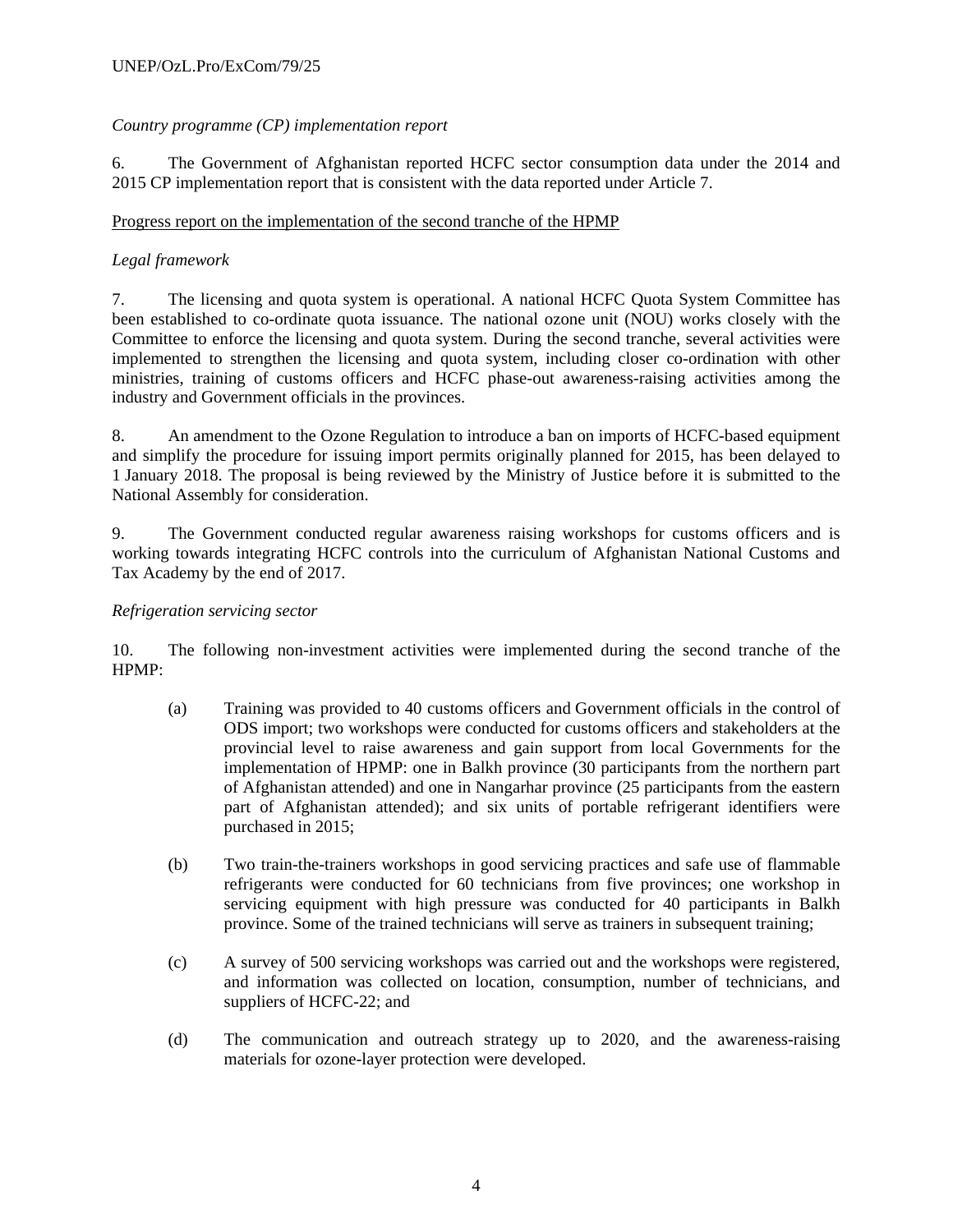11. For the investment components<sup>2</sup> (establishment of a reclamation centre and the phase-out of HCFC consumption in commercial refrigeration manufacturing at Qasr Yakh), the design documents and equipment specifications have been developed. After the cancellation of the project at Qasr Yakh, in August 2015, the NOU conducted an assessment of the manufacturing sector in Herat and found that, except for the enterprise Qasr Yakh, which was originally selected in the HPMP, there are six more enterprises that are designing and assembling refrigeration equipment. Raw materials and compressors, insulation panels, and refrigerant are imported, and HCFC-22 and HFC-134a refrigerants are used. After the assessment of their eligibility, one enterprise, Jahan Sarmayesh, was selected as the alternative enterprise to replace Qasr Yakh to conduct the demonstration of conversion. The phase-out of commercial refrigeration manufacturing capacity in other enterprises in the sector will be achieved through technical assistance, training and provision of equipment. An international consultant has been selected jointly by the Government of Afghanistan and UNIDO, and a mission has been planned at the end of July 2017 for the assessment.

#### *Project implementation and monitoring unit (PMU)*

12. The NOU has been working closely with the stakeholders and the Quota System Committee to monitor and co-ordinate the activities implemented under the HPMP. Annual progress reports were prepared with the assistance of UN Environment.

#### Level of fund disbursement

1

13. As of May 2017, of the US \$407,000 approved so far, US \$210,287 had been disbursed (US \$173,225 for UN Environment and US \$37,062 for the Government of Germany) as shown in Table 2. The balance of US \$196,713 will be disbursed during the period of 2017 to 2020.

|                          | There is a might and report of bulge I of the HI bill for the implimition (OD $\psi$ ) |                      |         |                       |              |                  |  |  |  |  |  |
|--------------------------|----------------------------------------------------------------------------------------|----------------------|---------|-----------------------|--------------|------------------|--|--|--|--|--|
| Agency                   |                                                                                        | <b>First tranche</b> |         | <b>Second tranche</b> | <b>Total</b> |                  |  |  |  |  |  |
|                          | Approved                                                                               | <b>Disbursed</b>     |         | <b>Disbursed</b>      | Approved     | <b>Disbursed</b> |  |  |  |  |  |
| UN Environment           | 120.000                                                                                | 120,000              | 118,000 | 53,225                | 238,000      | 173,225          |  |  |  |  |  |
| Germany                  | 37,062                                                                                 | 37,062               |         |                       | 37,062       | 37,062           |  |  |  |  |  |
| $UNIDO*$                 | 47.938                                                                                 |                      | 84,000  |                       | 131.938      |                  |  |  |  |  |  |
| Total                    | 205,000                                                                                | 157,062              | 202,000 | 53,225                | 407,000      | 210,287          |  |  |  |  |  |
| Disbursement rate $(\%)$ |                                                                                        | 77%                  |         | 26%                   |              | 52%              |  |  |  |  |  |

#### **Table 2. Financial report of stage I of the HPMP for Afghanistan (US \$)**

\*At the 77th meeting, the Government of Afghanistan agreed to transfer to UNIDO all the phase-out activities included in stage I of the HPMP that had originally been intended for implementation by the Government of Germany. A balance of US \$131,938 remaining from first and second tranches were transferred to UNIDO (decision 77/16).

#### Implementation plan for the third tranche of the HPMP

- 14. The following activities will be implemented between May 2017 and May 2020:
	- (a) Complete the amendment of the Ozone Regulation and introduce the ban on HCFC-based equipment starting from 1 January 2018; conduct two training courses for 40 enforcement officers in the control of ODS imports; and conduct two workshops for disseminating the amended regulation (UN Environment) (US \$25,500);
	- (b) Conduct one training workshop for 15 trainers and two workshops for 60 technicians in good servicing practices; implement the certification system for servicing workshops and technicians (UN Environment) (US \$18,000);

 $2$  Given the implementation difficulties, the investment components were transferred from the Government of Germany to UNIDO at the  $77<sup>th</sup>$  meeting. (decision 77/16).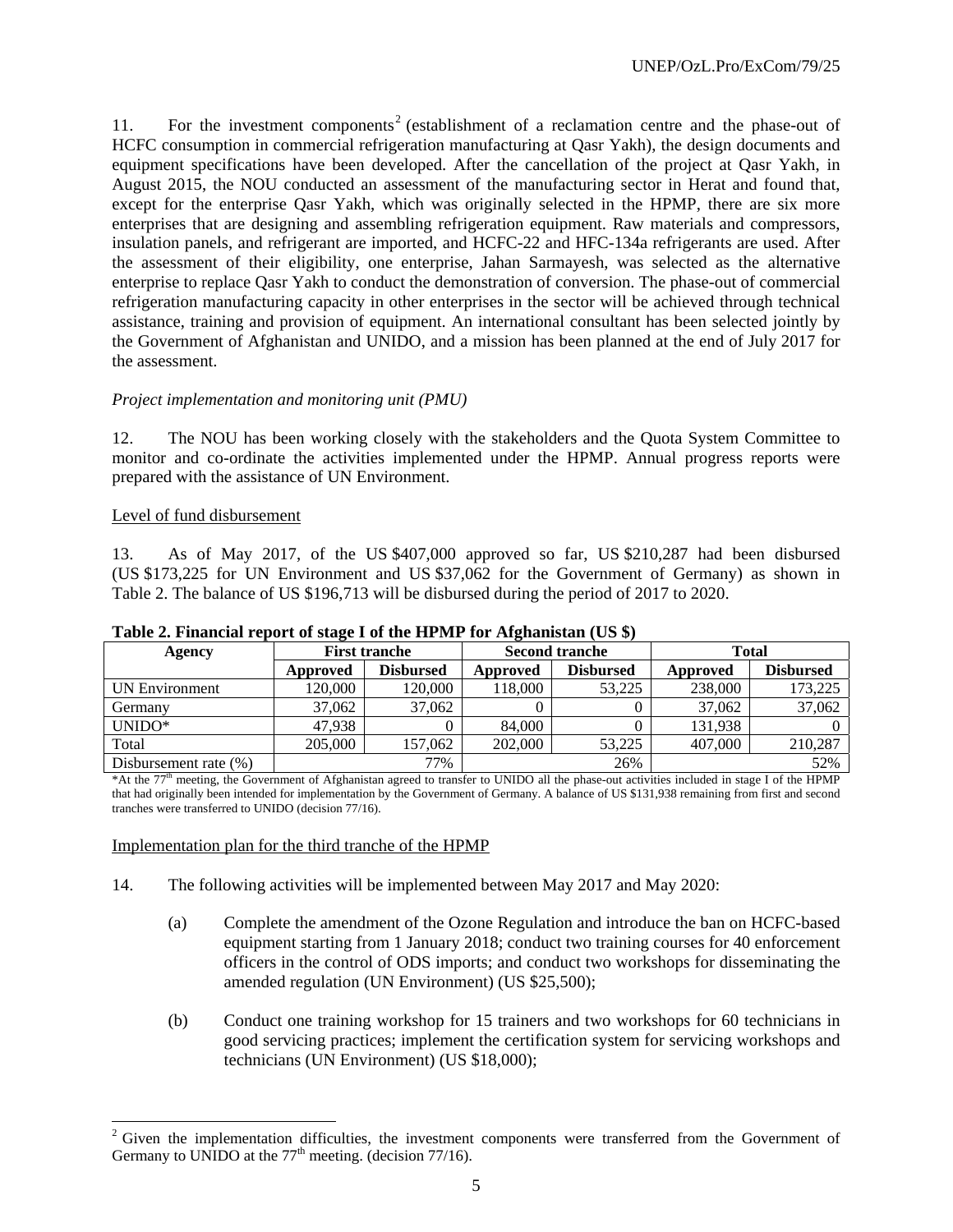- (c) Conduct four training courses for 100 servicing technicians in good practices and in servicing equipment with alternatives, including equipment that was designed for using flammable refrigerants (UN Environment) (US \$19,500);
- (d) Establish a national refrigeration management competence centre on reclamation, containment and best practices; provide technical assistance to three enterprises (including Jahan Sarmayesh) in the commercial refrigeration manufacturing sector (UNIDO) (US \$83,000);
- (e) Conduct awareness-raising activities, including more targeted and expanded outreach to small-quantity importers on HCFC import control; translating information materials and video clips on ozone action and ozone protection fact sheets into local-language; conducting one awareness workshop for media on HCFC phase-out (UN Environment) (US \$21,000); and
- (f) Project co-ordination, monitoring and reporting (UN Environment) (US \$36,000).

#### **SECRETARIAT'S COMMENTS AND RECOMMENDATION**

## **COMMENTS**

#### Operational licensing system

15. The Secretariat raised concerns regarding informal imports in partial consignments from the neighbouring countries due to the difficulties in monitoring the import flows of such consignments, and enquired about how this will be addressed in future tranches. UN Environment advised that the small quantity/consignments of HCFCs are mainly imported by retailers and servicing workshops. During the implementation of the second tranche, the NOU initiated close consultation with them on the legal obligations surrounding these informal trades, and conducted regular consultation/follow up meetings with the Customs department, which has resulted in more actions undertaken on strict control of ODS imports. Activities planned for the third tranche, including more targeted and expanded outreach to small-quantity importers, awareness-raising activities, customs training and improved co-ordination of the Quota System Committee, are expected to further improve the effectiveness of import control and reduce informal trade.

#### Progress report on the implementation of the second tranche of the HPMP

#### *Legal framework*

16. With regard to the delay in finalizing the amendment to the Ozone Regulation, UN Environment explained that the Ozone Regulation is in the queue with the Ministry of Justice and needs to be approved by the President. After several follow ups, the Ministry of Justice included the amendment to the Ozone Regulation in their 2017 action plan and agreed to finalize it this year.

17. The Government of Afghanistan has issued the quota for 2017 at 17.6 ODP tonnes, which is below the maximum allowable limits in the Montreal Protocol and the Agreement between the Government of Afghanistan and the Executive Committee.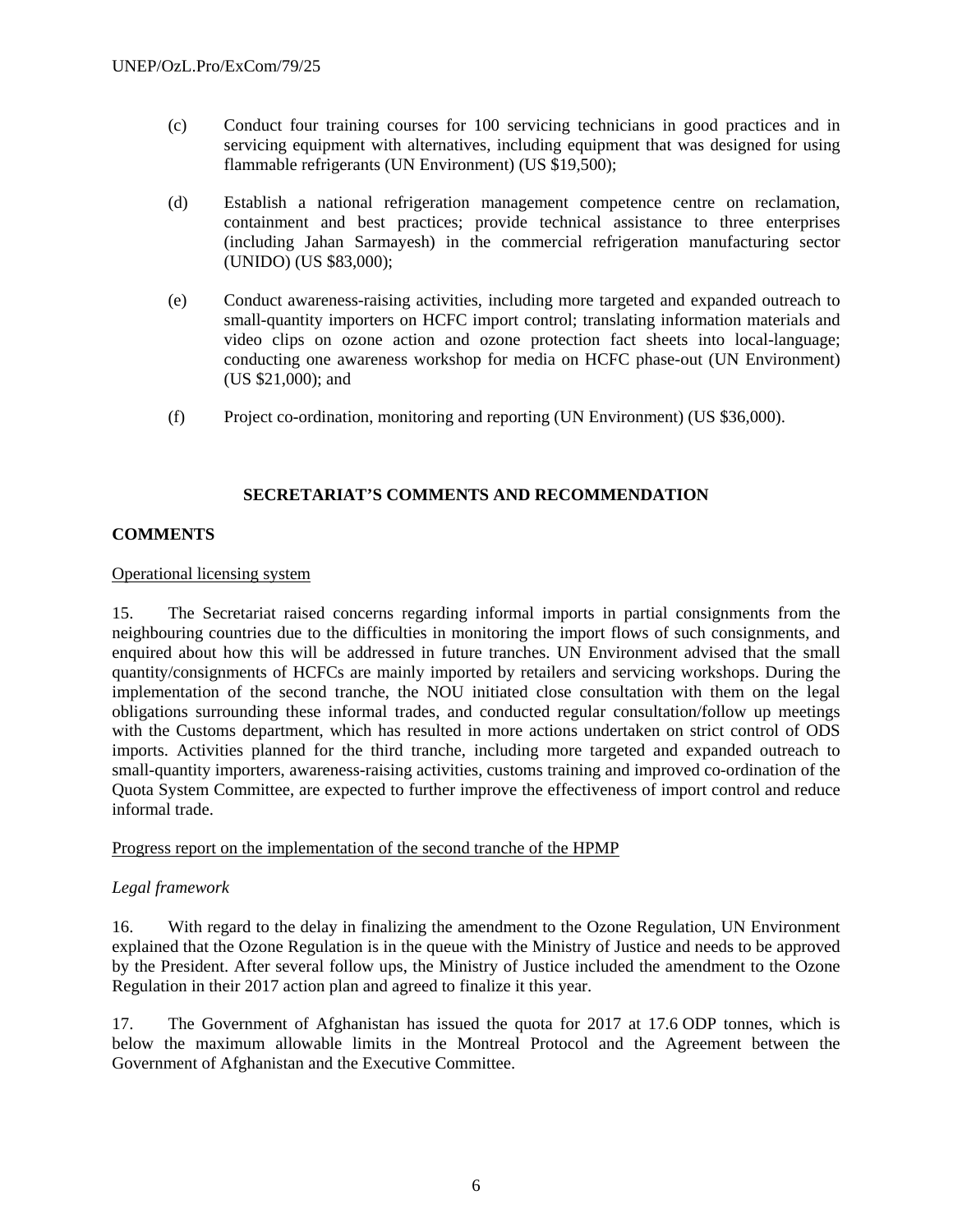## *Refrigeration servicing sector*

18. Regarding the regulatory support and implementation of a certification system for technicians, UN Environment explained that the certification of technicians is enforced by the Ministry of Labor, Social Affairs, Martyrs and Disabled, and a certification committee consisting of key ministries and stakeholders will be established, and technicians will be trained and receive a certificate after passing examinations. The NOU plans to organize a workshop for stakeholders to seek support in enforcing the certification system at the central and provincial levels. Training will be provided to master trainers who will in turn train technicians in provinces for the certification system at the provincial level.

## Revision to the HPMP Agreement

19. The Secretariat noted a negligible difference of 0.2 ODP tonnes in the HCFC baseline consumption for compliance in the Agreement with the Executive Committee and under the Article 7 data and pursuant to decision 77/16(d) on the change of the cooperating implementing agency, relevant paragraphs and Appendices of the Agreement have been updated. Paragraph 16 has also been updated to indicate that the Agreement supersedes that reached at the 72<sup>nd</sup> meeting, as shown in Annex I to this document. The full revised Agreement will be appended to the final report of the  $79<sup>th</sup>$  meeting.

## Conclusion

20. The Secretariat noted that Afghanistan has been in compliance with the Montreal Protocol control targets. The delays in the investment component have been resolved. The activities in the servicing sector have been implemented as planned. Training and refrigerant identifiers have been provided to customs officers to enable better border control on HCFC imports. A gradual improvement in data collection and greater enforcement of ODS regulations have been achieved. The establishment of a Quota System Committee further improved co-ordination in enforcing the licensing and quota system. Despite the challenging circumstances in the country, the Government has extended the training and awareness activities to the provincial level to broaden the impact of the HPMP. Training provided to technicians in good servicing practices and in servicing equipment with alternatives, and certification of technicians will reduce consumption and ensure sustainability in the servicing sector and assist its transition to non-HCFC refrigerants.

## **RECOMMENDATION**

- 21. The Fund Secretariat recommends that the Executive Committee:
	- (a) Take note of the progress report on the implementation of the second tranche of stage I of the HCFC phase out management plan (HPMP) for Afghanistan; and
	- (b) Note that the Fund Secretariat has updated the relevant paragraphs and Appendices of the Agreement between the Government of Afghanistan and the Executive Committee based on the HCFC consumption baseline under Article 7 data and the transfer of Germany's component to UNIDO in accordance with decision 77/16, and that paragraph 16 has been updated to indicate the updated Agreement supersedes that reached at the  $72<sup>nd</sup>$  meeting. as contained in Annex I to the present document.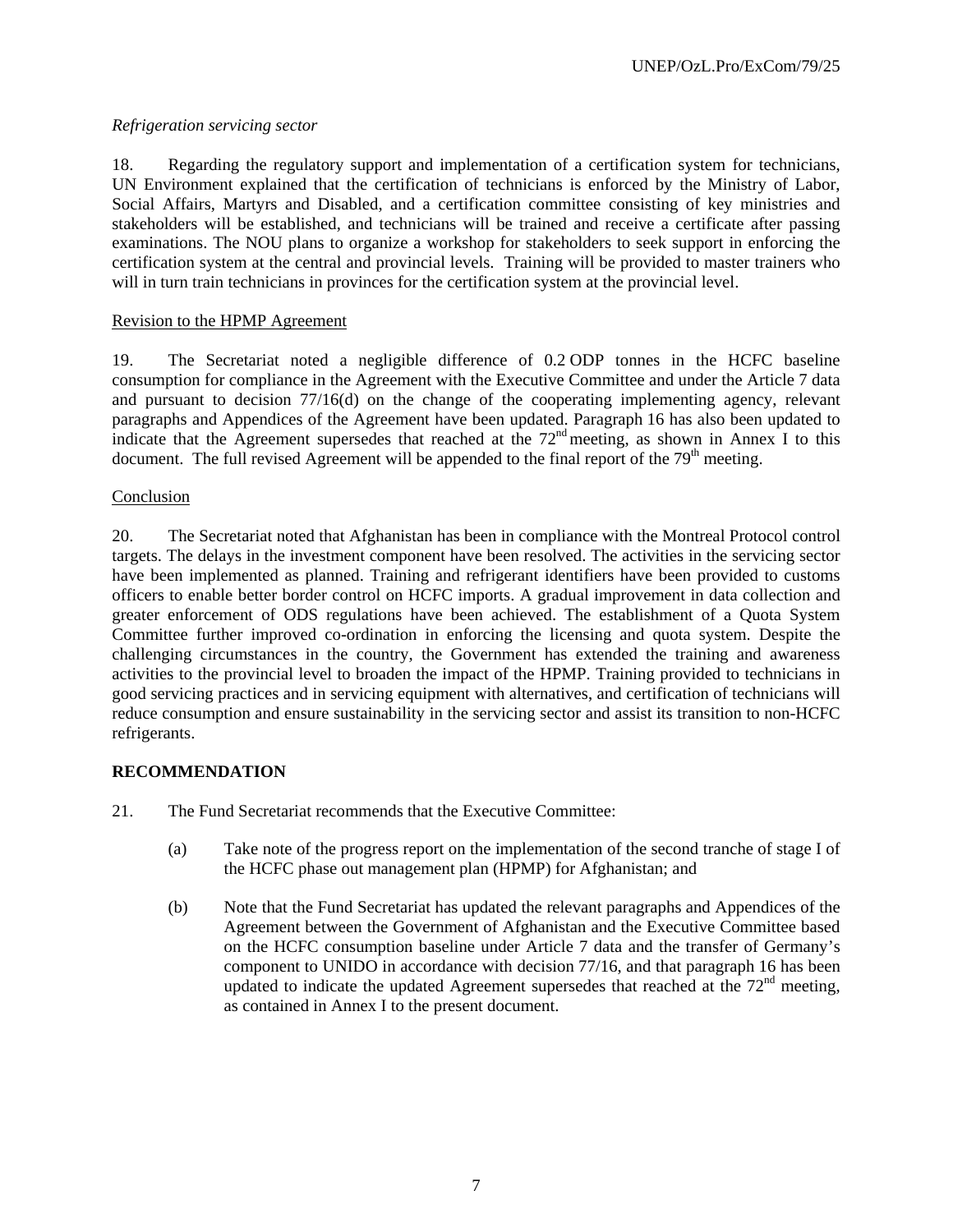#### UNEP/OzL.Pro/ExCom/79/25

22. The Fund Secretariat further recommends blanket approval of the third tranche of stage I of the HPMP for Afghanistan, and the corresponding 2017-2020 tranche implementation plan, at the funding levels shown in the table below:

|     | <b>Project title</b>                           | <b>Project funding</b><br>$(US \$ | <b>Support cost</b><br>(US \$) | Implementing<br>agency |
|-----|------------------------------------------------|-----------------------------------|--------------------------------|------------------------|
| (a) | HCFC phase-out management plan (stage I, third | 120,000                           | 15,600                         | UN                     |
|     | tranche)                                       |                                   |                                | Environment            |
| (b) | HCFC phase-out management plan (stage I, third | 83,000                            | 7.470                          | <b>UNIDO</b>           |
|     | tranche)                                       |                                   |                                |                        |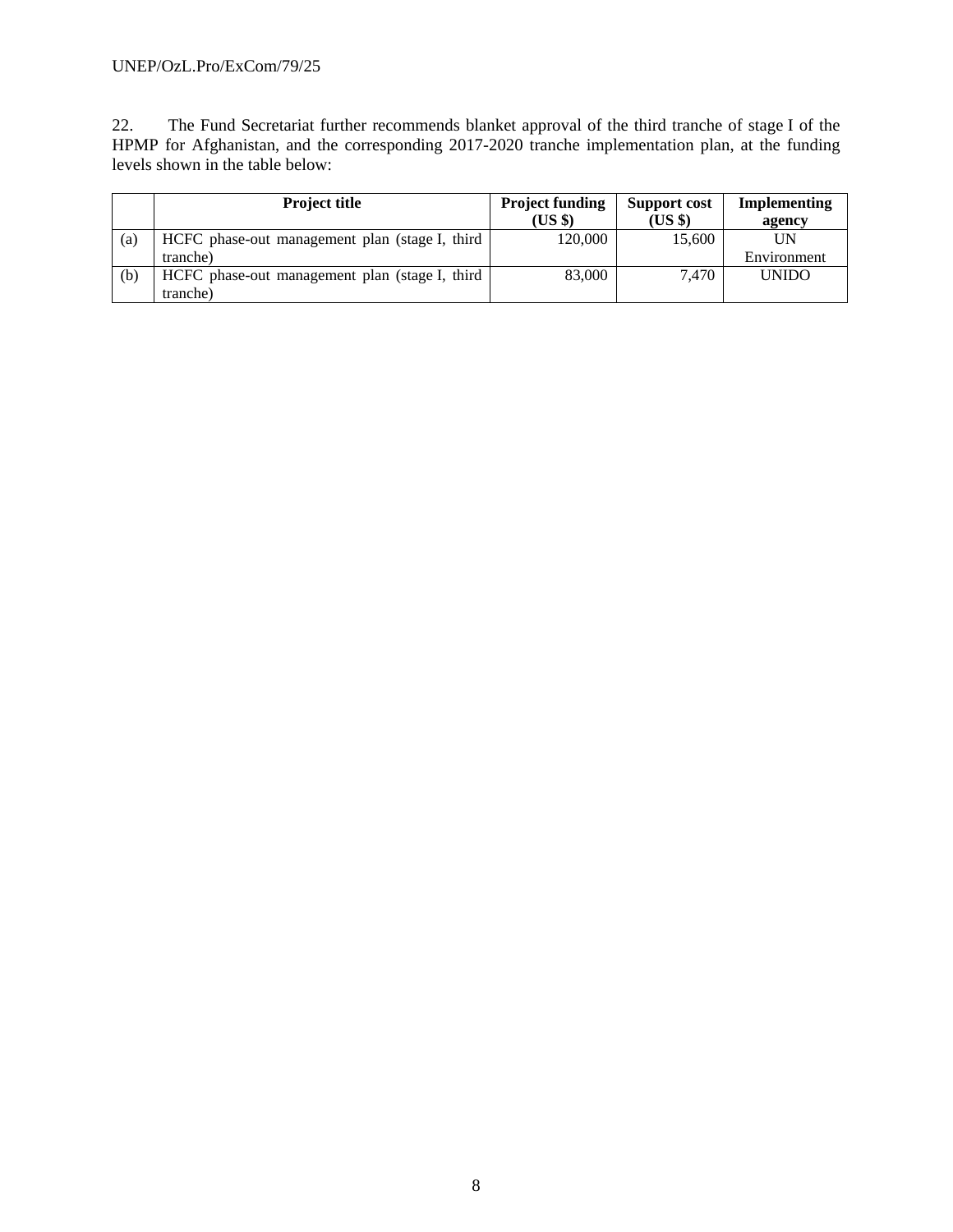#### **Annex I**

#### **TEXT TO BE INCLUDED IN THE DRAFT UPDATED AGREEMENT BETWEEN THE ISLAMIC REPUBLIC OF AFGHANISTAN AND THE EXECUTIVE COMMITTEE OF THE MULTILATERAL FUND FOR THE REDUCTION IN CONSUMPTION OF HYDROCHLOROFLUOROCARBONS**

(Relevant changes are in bold font for ease of reference)

1. This Agreement represents the understanding of the Government of the Islamic Republic of Afghanistan (the "Country") and the Executive Committee with respect to the reduction of controlled use of the ozone depleting substances (ODS) set out in Appendix 1-A ("The Substances") to a sustained level of **15.34** ODP tonnes prior to 1 January 2020 in compliance with Montreal Protocol schedules.

9. The Country agrees to assume overall responsibility for the management and implementation of this Agreement and of all activities undertaken by it or on its behalf to fulfil the obligations under this Agreement. United Nations Environment Programme (UN Environment) has agreed to be the lead implementing agency (the "Lead IA") and the Government of Germany **(for period of 2011 to December 2016) and UNIDO (for the period of December 2016 to 2020) have** agreed to be cooperating implementing agency (the "Cooperating IAs") under the lead of the Lead IA in respect of the Country's activities under this Agreement. The Country agrees to evaluations, which might be carried out under the monitoring and evaluation work programmes of the Multilateral Fund or under the evaluation programme of any of the IA taking part in this Agreement.

10. The Lead IA will be responsible for carrying out the activities of the plan as detailed in the first submission of the HPMP with the changes approved as part of the subsequent tranche submissions, including but not limited to independent verification as per sub-paragraph 5(b). This responsibility includes the necessity to co-ordinate with the Cooperating IA**s** to ensure appropriate timing and sequence of activities in the implementation. The Cooperating IAs will support the Lead IA by implementing the activities listed in Appendix 6-B under the overall co-ordination of the Lead IA. The Lead IA and Cooperating IAs have entered into a formal agreement regarding planning, reporting and responsibilities under this Agreement to facilitate a co-ordinated implementation of the Plan, including regular co-ordination meetings. The Executive Committee agrees, in principle, to provide the Lead IA and the Cooperating IAs with the fees set out in rows 2.2, 2.4 **and 2.6** of Appendix 2-A.

16. This updated Agreement supersedes the Agreement reached between the Government of the Islamic Republic of Afghanistan and the Executive Committee at the **72nd** meeting of the Executive Committee.

#### **APPENDICES**

## **APPENDIX 1-A: THE SUBSTANCES**

| Substance       | Annex | eroup | Starting point for aggregate reductions in consumption<br>(ODP tonnes) |  |  |  |  |
|-----------------|-------|-------|------------------------------------------------------------------------|--|--|--|--|
| HCFC-22<br>$-L$ |       |       | 23.60                                                                  |  |  |  |  |